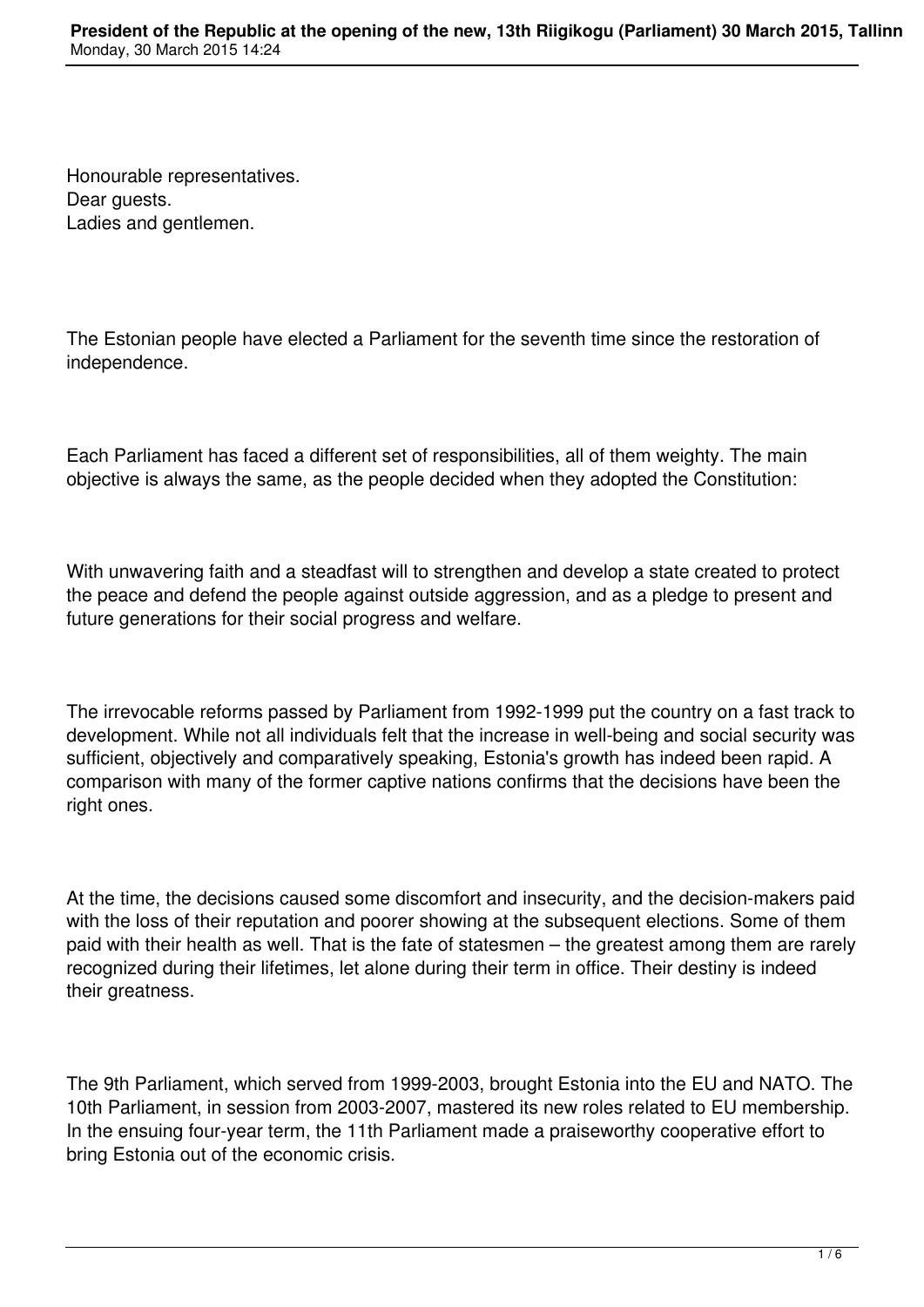If we look at the record of the 12th Parliament that has just left office, what do we see? Perhaps it will be remembered as a period in which citizens' voices started calling more assertively for the right to participate in the everyday work of parliament. The Citizen's Assembly helped to bring those voices into this chamber, and to some extent, those voices were heard. This is a sign of a mature society.

One reason I took a moment to recall Estonia's past legislatures is that we are now marking another major milestone. In the years prior to the occupation, Estonia managed to elect only six Parliaments.

Ladies and gentlemen,

unfortunately, Estonia's current political climate is rife with politicking, populism in the bad sense of the word, and saving one's own skin.

There's too much excessive, profligate legislative drafting. The state budget process has become more bureaucratic and rigid. Often, ill-considered decisions are being made just to curry favour. This also includes arguments about things that aren't worth arguing about, while issues that do deserve more discussion are quietly rubber-stamped on through.

For instance, the Planning Act, an important piece of legislation with long-term impacts that will help to determine the geographic development of Estonia, was passed after very limp discussions by a margin of [pause] 27 to 18 – in a parliament of 101 members! At the same time, the chamber of public opinion seethed with criticism from specialists in the field. No, they weren't in favour of keeping the status quo and opposed to changes. On the contrary: they demanded a fundamental change for the better.

But the new act does not guarantee this outcome. And yet a great deal of taxpayer-funded legislator-hours, experts' time and energy were expended over the years. The Parliament has the power to say "no" to legislative busywork, but didn't do so.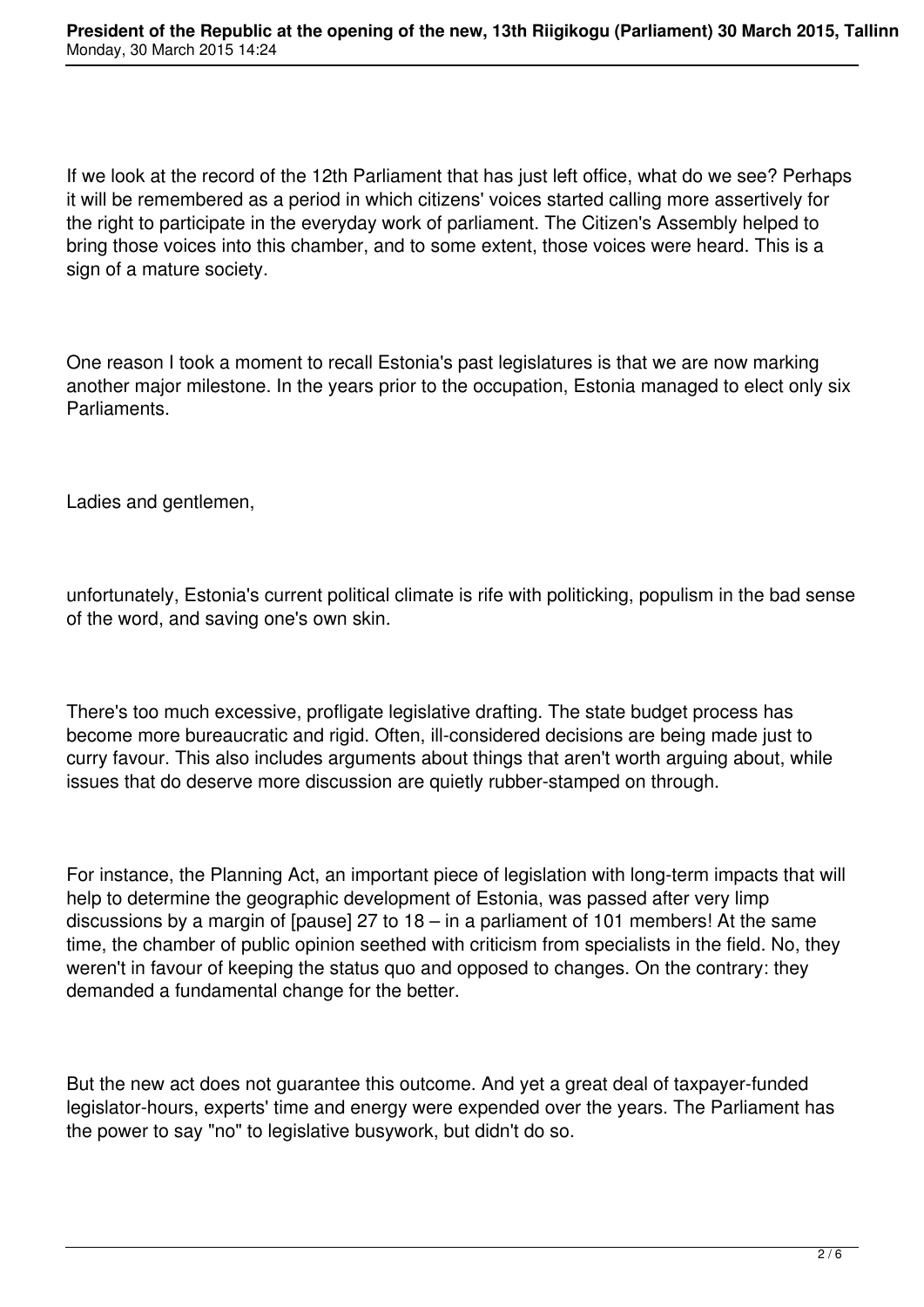I hope that the election coalition currently being formed will be unanimous about this: laws are a means to an end, not an end in itself. Rewriting laws just for their own sake will not help address people's concerns.

Dear members of Parliament,

if you find that errors were committed in the past, assume that the people who made them acted out of good intentions nonetheless. Don't look for culprits. Just fix it.

I ask you to tackle the actual real-life problems one by one and look for the best solution, while respecting everyone's opinion. To do this, I believe we need more listening, and only then more talking. We need to bring different interests and views to this place, to the halls of Parliament, into debates that respect deputies and their constituents. You will need to debate, be precisely up to date with the actions of the Cabinet, and if needed to ask questions and dispense criticism. As appropriate to any mature democracy, showing how things could be done better.

Anyone can say what not to do, and what could go wrong. Instead, let there be competition between many visions of how to do it and how to succeed.

All that should also be explained to the people in an understandable way. Even the wisest decision adopted with the noblest intentions can crumble because it was poorly explained. How many times did we see the fruits of failed communication last year? The Law Enforcement Act was one such occasion. The topic of employment for disabled people was another.

Honourable members of the 13th Parliament,

the implementation of a number of important reforms will coincide with your term in office. Bringing disabled people back to working life and the new Child Protection Act are just a few examples. I mention these separately, because it is precisely the weakest members of society who need special protection; they don't need their very understandable fears amplified even further.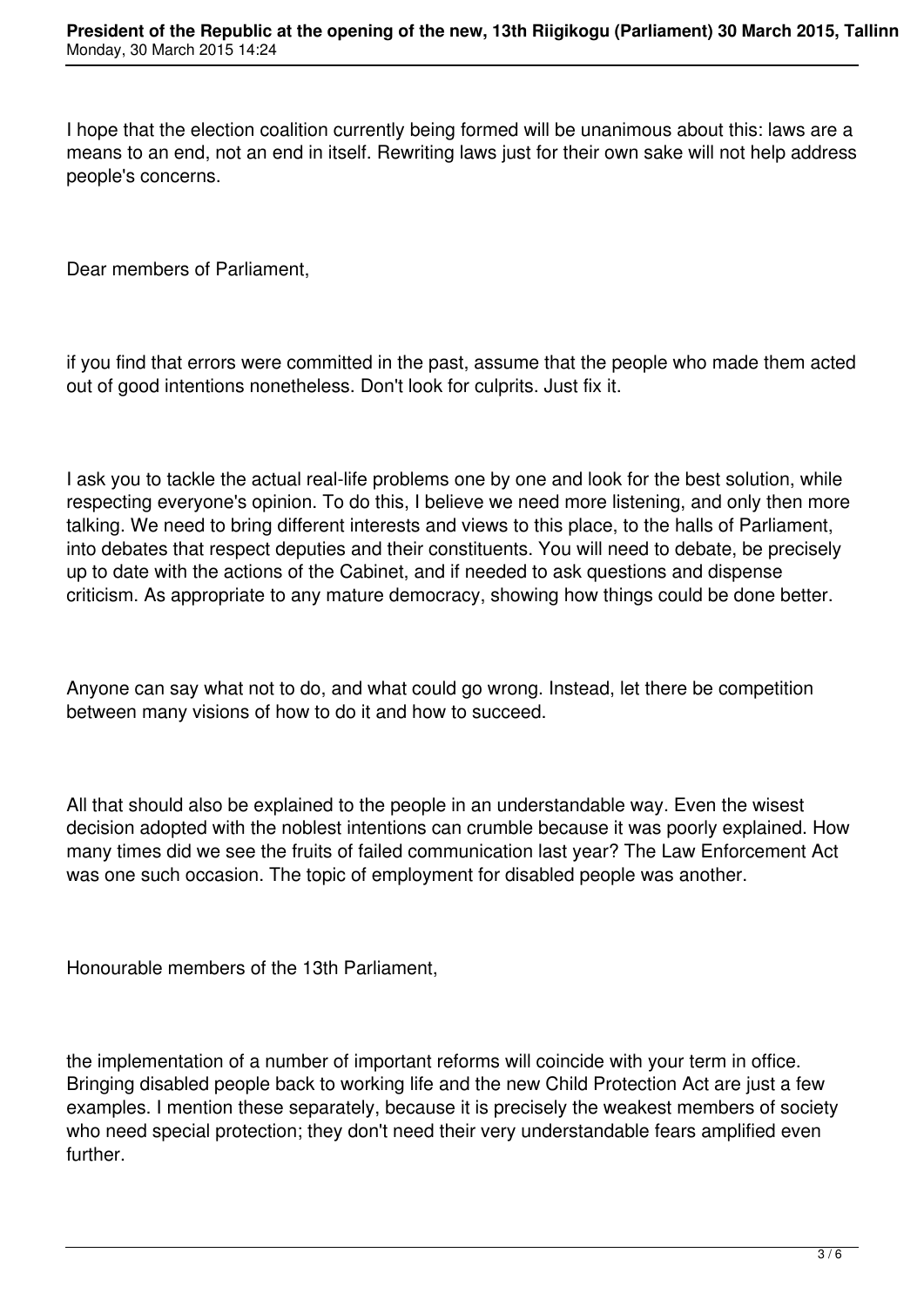Also, where on earth did the idea come from that the Cohabitation Act would change anyone's sexual orientation, bring people together or split up couples, or change the fact that very many children are already being raised outside of wedlock? The duty of the state should be constrained to creating the possibility for everyone to arrange their private relationships in a reasonable manner.

Again: why say a piece of legislation has a significance that it in no way possesses?

Serving as an MP will test the conscience and civic responsibility of each one of you. Ahead of you all are many discussions, where there will be no place for slinging words, provoking partners or self-aggrandizement. Estonia can't permit itself to be saddled by conspiracy theories.

The border treaty with Russia awaits ratification. I hope that the decision will not founder in an attempt to score short-term political points.

We need a national defence system built on solidarity and encompassing all of society. We need effective action to counter malicious propaganda. In national defence, we will continue to need a balanced decision-making process, not a select few people rushing into decisions.

I stress: Members of Parliament have the responsibility to keep abreast of topics and international developments related to Estonian security. To the European Union. To information technology. The interest of a deputy should not start waning if there's an 'e-' or 'i-' prefixed to a topic or solution.

Even those who are not in committees dealing with those topics should consider them important. The Riigikogu is also the parliament of an EU and NATO member.

Ladies and gentlemen,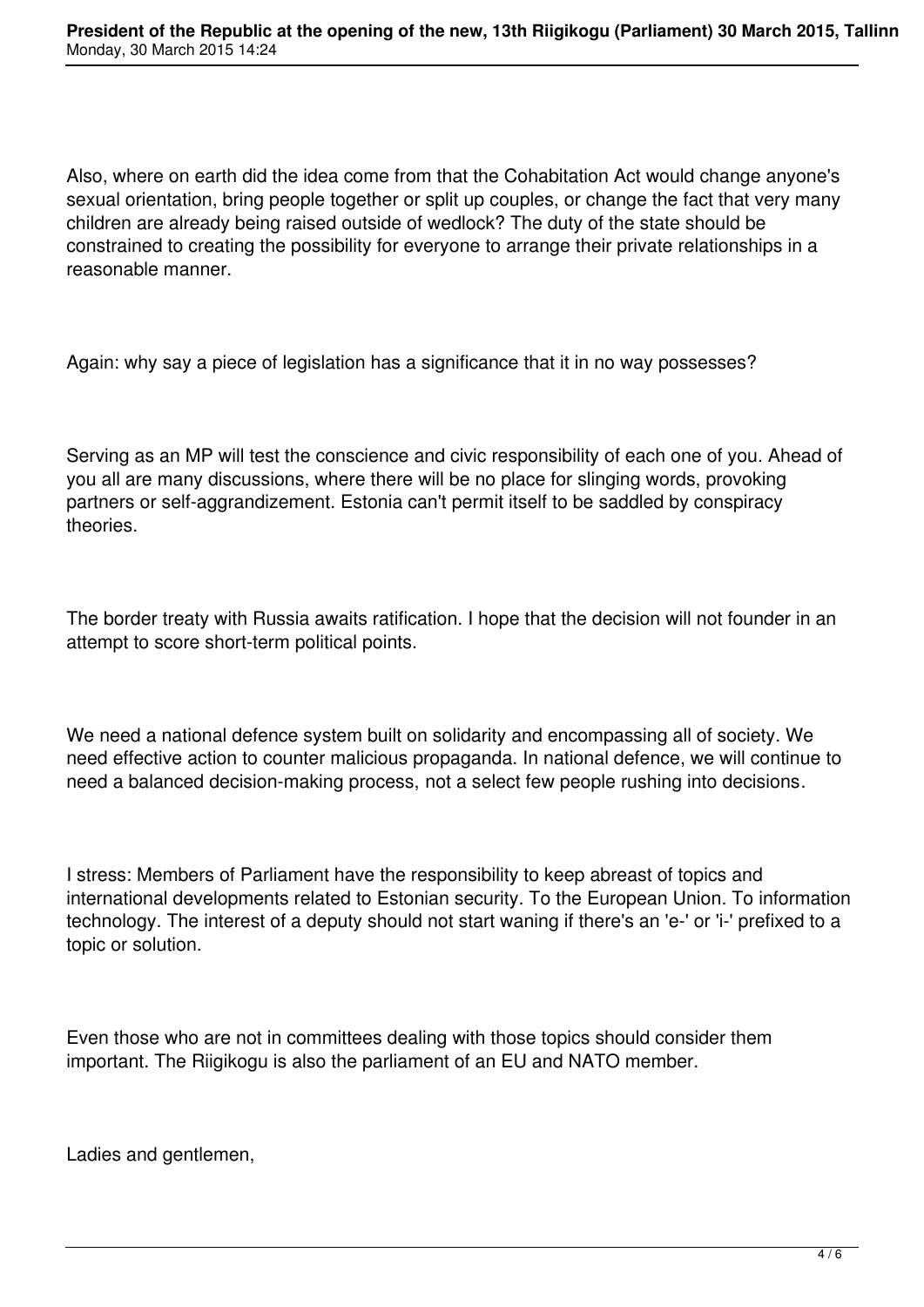I hope very much that the public administration and local government reform will not lose its way as it has before, with the formation of new committees, mapping the situation and additional analysis of the capability of the municipalities. We've already seen all that. We all understand what such a scenario actually means. It means that this Parliament and Cabinet will also fail to undertake anything in this area.

The time is ripe for government and administrative reform. We know what is not working and where the problems lie. The Estonian state has to offer its people a good standard of living, emphasize its unique points, not try to become a clone of another country. We have to refrain from making the mistakes others have made, and we could even take advantage of the lessons learned. This is an urgent business, truly urgent.

But there's hope. It was reflected in the pre-election discussion. All parties have pledged to take up these topics. To distinguish the priorities from the less important, and to look for solutions that are right for Estonia in particular.

Also, let's think about why we have our state in the first place. Is a state a management company that makes sure the lights are on, water in the taps, the lock on the door is secure and the janitor has made his rounds? But is that really enough?

The Parliament taking its oath of office today and the Cabinet; which will also soon do so, has hard work cut out for it. But a celebration is on the way as well – the national centennial.

In early 2018, Estonia will hold the presidency of the European Union. That, too, will behove us to demonstrate what a small e-state can do with diligence and agility. Our aim can't be merely to avoid being crushed by that burden of responsibility. Our duty is to contribute – visibly, in real terms – to the future of the European Union. That is a great task, a huge responsibility, and for all of you, the work and responsibility begin now, and not a second later.

History will surely give great statesmen and -women their proper due. Lightweights will remain on the fringes of the big narrative.